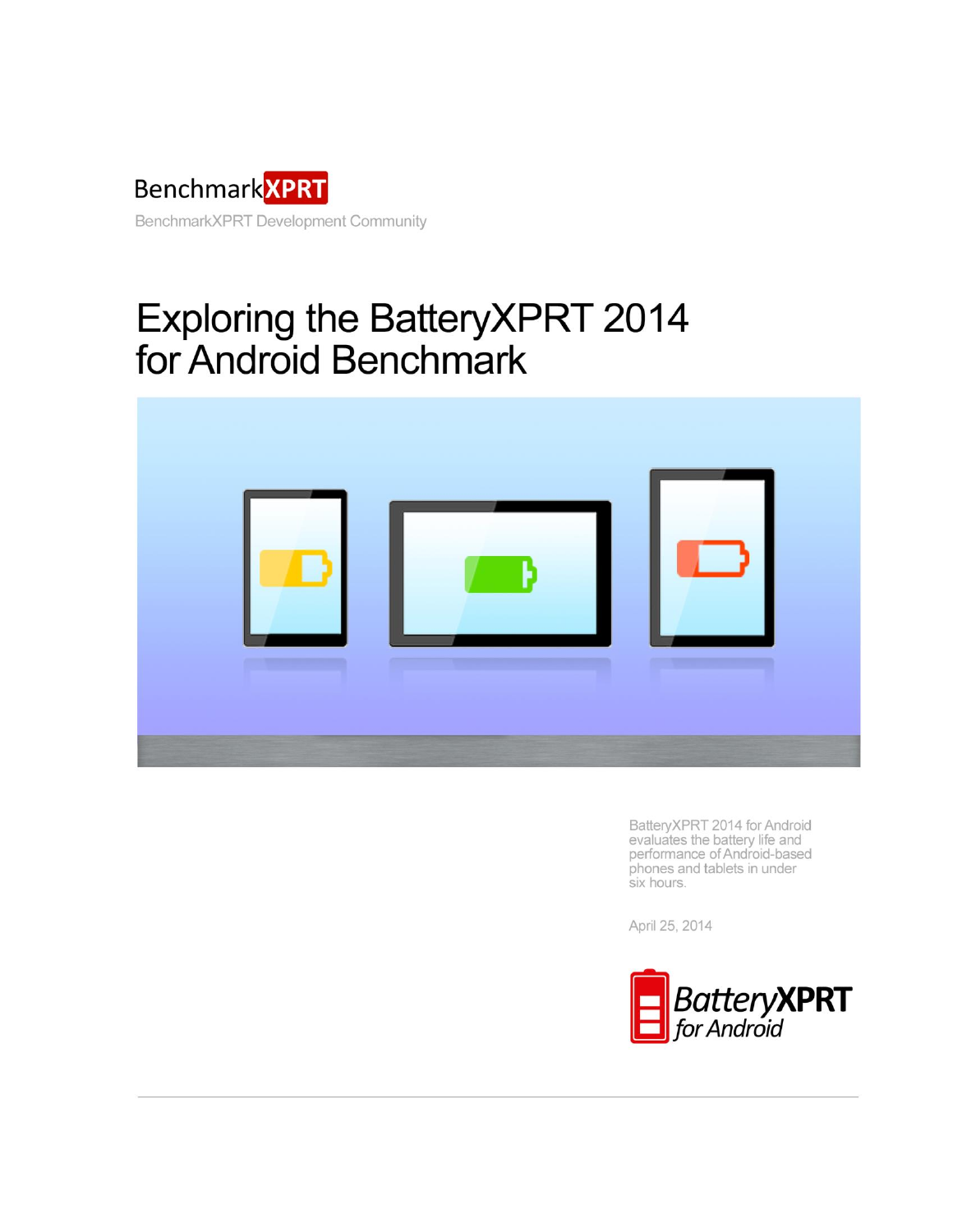# **TABLE OF CONTENTS**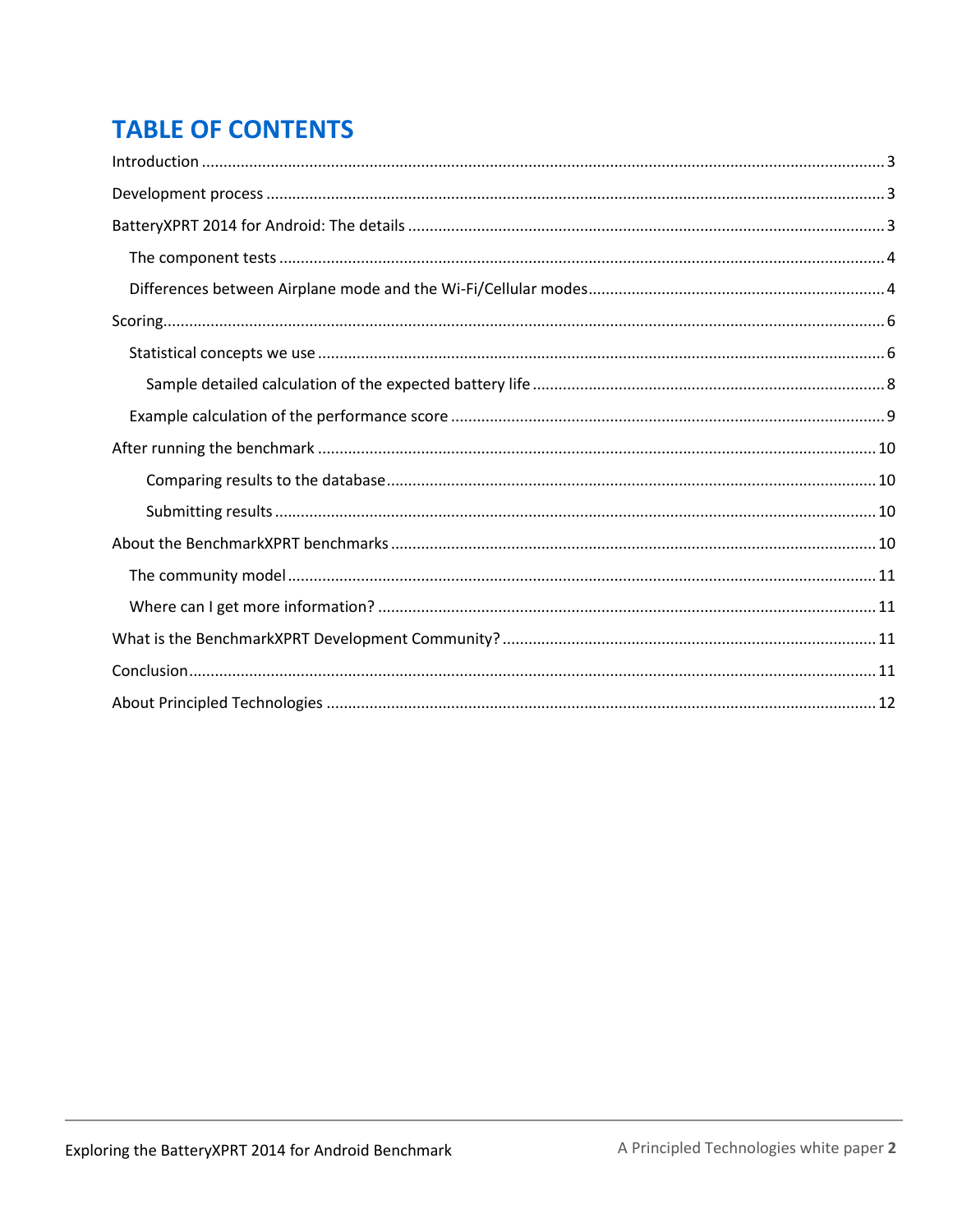### <span id="page-2-0"></span>**INTRODUCTION**

This paper explains the concepts behind BatteryXPRT 2014 for Android. BatteryXPRT 2014 for Android is a tool created to evaluate the battery life of Android-based devices. It provides an intuitive user interface, a runtime allowing it to complete within one workday, Airplane and Wi-Fi/Cellular modes, and easy-to-understand results. We explain the development guidelines common to all BenchmarkXPRT benchmarks in general, as well as the specific goals and assumptions of BatteryXPRT 2014 for Android. Finally, we discuss the structure of the tests, how the benchmark calculates results, how to share results, and how to participate in the BenchmarkXPRT community.

# <span id="page-2-1"></span>**DEVELOPMENT PROCESS**

We use a unique design methodology. Instead of the closed, bottom-up approach used by many benchmarking efforts, we are using an open, top-down approach that includes the Development Community. Our approach starts by taking input from the community and examining the most common use cases. We then write a Request for Comment (RFC) proposing use cases to incorporate into the benchmark. Once we have the RFC written, we publish it to the community.

The community's input on the RFC guides the drafting of a design document. The design document drives the implementation of the community preview. After the community preview is released to the community, we take the input from the preview period and finalize the code to create a general release.

# <span id="page-2-2"></span>**BATTERYXPRT 2014 FOR ANDROID: THE DETAILS**

BatteryXPRT 2014 for Android shares the common characteristics of the BenchmarkXPRT family of benchmarks:

• It is easy to use.

 $\overline{a}$ 

- It contains relatable workloads.
- It produces easy-to-understand results.

In addition to these core characteristics, we added a requirement that users would be able to obtain a result in a single working day. Many of the implementation details derive directly from these principles. For example, consider the goal of completing the test in a day:

- To allow time for setting up the device, recording the result, and other miscellaneous activities, the test needs to complete in approximately six hours.
- Because many devices have a battery life of greater than six hours, we need to estimate the battery life.
- Estimating battery life requires repeating the workload enough times to get a valid sample. For statistical reasons, we need the test to run a minimum of seven iterations.

To fit seven iterations of a workload into 6 hours, each iteration must complete in 50 minutes or less. We created a workload that completes in 45 minutes. The battery life estimation assumes that the battery under test, for the bulk of its usable life, discharges power in an approximately linear fashion. This is a reasonable assumption for most modern li-ion batteries. 1

[www.technick.net/public/code/cp\\_dpage.php?aiocp\\_dp=guide\\_bpw2\\_c02\\_06](http://www.technick.net/public/code/cp_dpage.php?aiocp_dp=guide_bpw2_c02_06)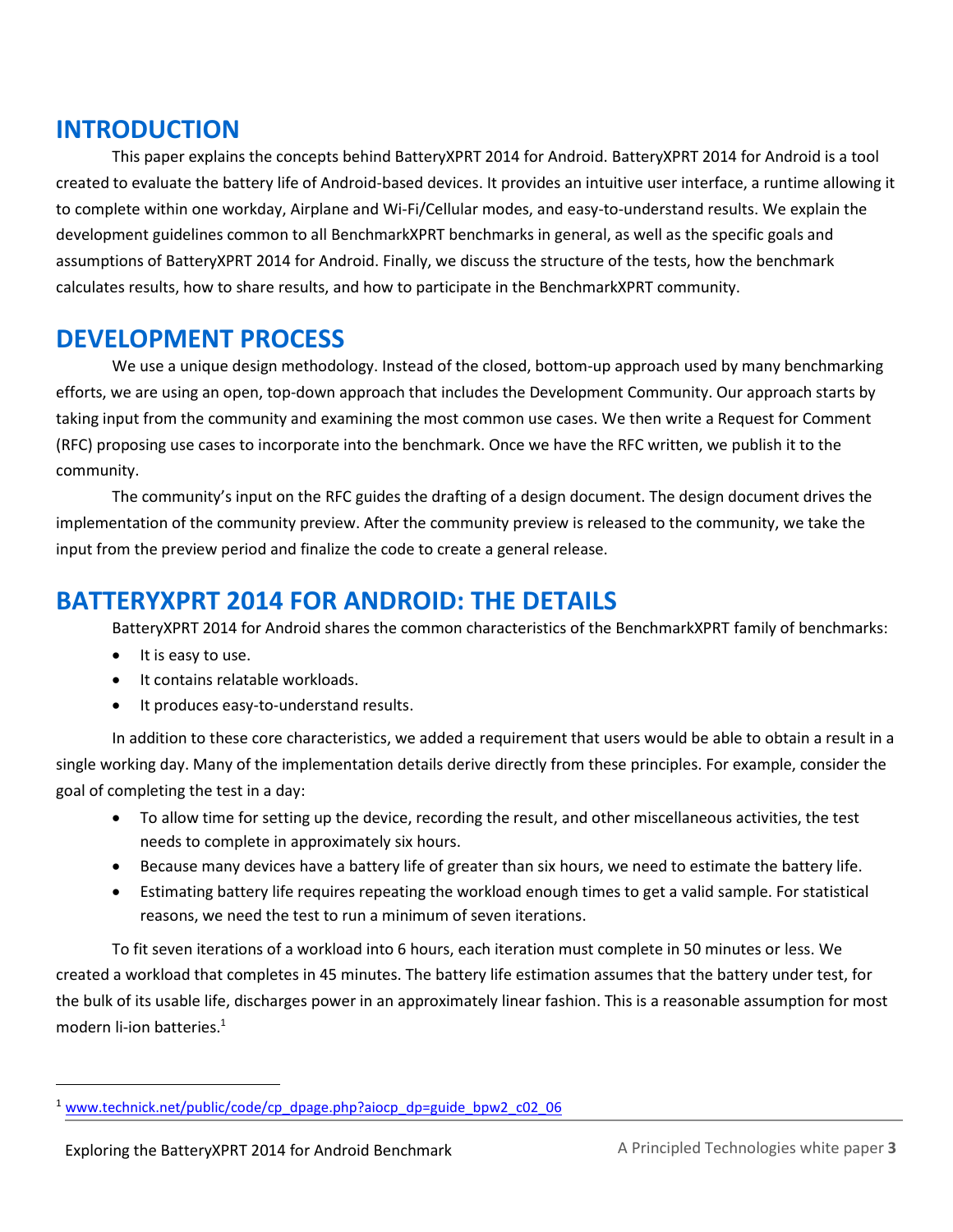BatteryXPRT for Android is capable of running in one of three modes. It can represent a device in Airplane mode, a device connected to the Internet via Wi-Fi, or a device connected to the Internet through a cellular data connection. The Wi-Fi and Cellular modes are represented together on the benchmark's home page by the Wi-Fi/Cellular button. If a user wishes to estimate battery life while connected to the Internet, they simply need to select the Wi-Fi/Cellular button, and BatteryXPRT will use Wi-Fi or Cellular mode based on the current device settings. There is not an option to change the device connection settings from within the BatteryXPRT UI. There are a few additional differences between Airplane mode and the two Internet-based modes. We explain these differences in detail in the section Differences between Airplane mode and the Wi-Fi/Cellular modes.

As stated above, the test runs a 45-minute workload seven times and estimates the battery life of the device. BatteryXPRT for Android also allows you to complete a rundown test in any of the three modes. The rundown test requires more iterations of the workload to run down the battery, but is the same as the standard test in all other respects. The detailed information for the run includes the elapsed time, so you may compare the expected battery life for a rundown test to the elapsed time if desired.

Results of the complete rundown test and the seven-iteration test should be very similar. However, because it uses a large number of iterations, the rundown test may have a smaller confidence interval.

#### <span id="page-3-0"></span>**The component tests**

The 45-minute workload comprises 12 individual tests along with periodic sleep periods. Faster devices will finish the work in less than 45 minutes. When the work finishes in less than 45 minutes, BatteryXPRT 2014 for Android will sleep for the remainder of the 45-minute period. Here is a short description of each component test:

- Apply Photo Effects: Apply four different Photo Effects to twenty 8MP photos and save them to JPEG/WebP format.
- Audio: Play a 3.5MB MP3 audio clip for 3 minutes.
- Browser Scroll: Browse Web pages for 2 minutes. The content will be local in Airplane mode, or served from a Web server if the test is in the Wi-Fi or Cellular modes.
- Create Photo Collages: Create five photo collages from twenty 8MP photos.
- Create Slideshow: Create a video slideshow (720p, H.264, 20 seconds) using 20 images with different transitions and effects.
- Detect Faces: Organize a photo album based on whether each photo has faces or not.
- Encrypt Personal Content: Encrypt and decrypt photos, video, and an audio clip, which takes 2 to 3 minutes.
- Gallery Scroll: Swipe through a photo gallery for 90 seconds.
- Grid Scroll: Scroll the list of apps on the device for 90 seconds.
- List Scroll: Scroll a list for 1 minute. Mimics users navigating to a video file they intend to launch.
- Video Playback: Stream a 2-minute video clip. The content is different for the for Airplane mode than for the other two modes.
- Zoom and Pinch: Zoom and pinch an image for 40 seconds.

### <span id="page-3-1"></span>**Differences between Airplane mode and the Wi-Fi/Cellular modes**

Airplane mode and the Wi-Fi/Cellular modes differ in several ways: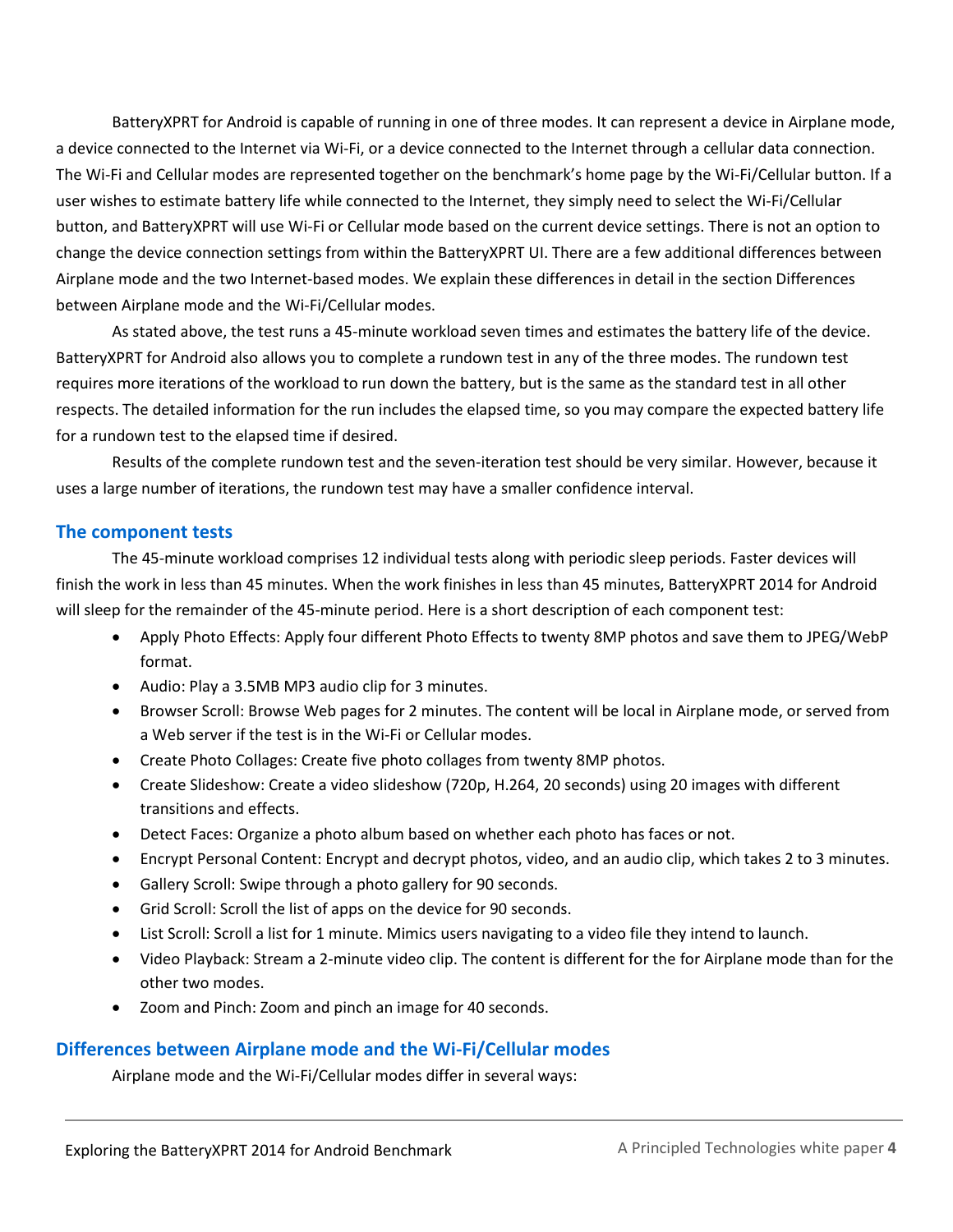- The Wi-Fi/Cellular modes require the device to connect to the Internet using either Wi-Fi or a cellular data connection.
- In the Browser scroll test, the Wi-Fi/Cellular modes browse live Web pages, whereas Airplane mode browses cached pages.
- In the Video Playback test, the Wi-Fi/Cellular modes stream a 2-minute, 720p, H.264 video clip from Internet. In contrast, Airplane mode plays a 2-minute, 1,080p, H.264 video clip from local storage.
- The Wi-Fi/Cellular modes download a small amount of text and image data (80 KB) at 1-minute intervals to mimic the device synchronizing email and apps.

Our testing has shown that Wi-Fi mode yields approximately 10 percent lower expected battery life than Airplane mode, while Cellular mode yields approximately 20 percent lower expected battery life than Airplane mode. Similarly, Cellular mode yields approximately 10 percent lower expected battery life than Wi-Fi mode. However, Individual devices may exhibit greater or lesser differences between the modes. Figure 1 compares the workload differences between the modes. For readability, Figure 1 does not present the simulated email and application synchronization.

|                                 | Wi-Fi/Cellular modes component test                                                           | Airplane mode component test              |  |
|---------------------------------|-----------------------------------------------------------------------------------------------|-------------------------------------------|--|
| List Scroll                     | Scroll a list for 1 minute. Mimics the user navigating to a video file they intend to launch. |                                           |  |
| Video Playback                  | Stream a 2-minute, 720p, H.264 video clip                                                     | Play a 2-minute, 1,080p, H.264 video clip |  |
|                                 | from the Internet.                                                                            | from local storage.                       |  |
| Stand by                        | Device goes to standby for 1 minute.                                                          |                                           |  |
| Zoom and Pinch                  | Zoom and pinch an image for 40 seconds.                                                       |                                           |  |
| Apply Photo Effects             | Apply four different Photo Effects to twenty 8MP photos and save them to JPEG/WebP<br>format. |                                           |  |
| Stand by                        | Device goes to standby for 1 minute.                                                          |                                           |  |
| <b>Gallery Scroll</b>           | Swipe through a photo gallery for 90 seconds.                                                 |                                           |  |
| Stand by                        | Device goes to standby for 1 minute.                                                          |                                           |  |
| <b>Detect Faces</b>             | Organize a photo album based on whether it has faces or not.                                  |                                           |  |
| Audio                           | Play a 3.5MB MP3 audio clip for 3 minutes.                                                    |                                           |  |
| <b>Browser Scroll</b>           | Browse Web pages from a remote location                                                       | Browse local (cached) Web pages for 2     |  |
|                                 | for 2 minutes.                                                                                | minutes.                                  |  |
| Video Playback                  | Stream a 2-minute 720p H.264 video clip                                                       | Play a 2-minute 1,080p H.264 video clip   |  |
|                                 | from the Internet.                                                                            | from local storage.                       |  |
| <b>Create Photo Collages</b>    | Create five photo collages from twenty 8MP photos.                                            |                                           |  |
| Stand by                        | Device goes to standby for 1 minute.                                                          |                                           |  |
| <b>Encrypt Personal Content</b> | Encrypt and decrypt photos, video, and an audio clip, which takes 2 to 3 minutes.             |                                           |  |
| Audio                           | Play a 3.5MB MP3 audio clip for 3 minutes.                                                    |                                           |  |
| Create Slideshow                | Create a video slideshow (720p; H.264; 20 seconds) using 20 images with different             |                                           |  |
|                                 | transitions and effects.                                                                      |                                           |  |
| Stand by                        | Device goes to standby for 1 minute.                                                          |                                           |  |
| <b>Grid Scroll</b>              | Scroll the list of apps on the device for 90 seconds.                                         |                                           |  |
| Stand by                        | Device goes to standby for the rest of the 45-minute cycle.                                   |                                           |  |

**Figure 1: Comparison of Wi-Fi/Cellular modes and Airplane mode tests.**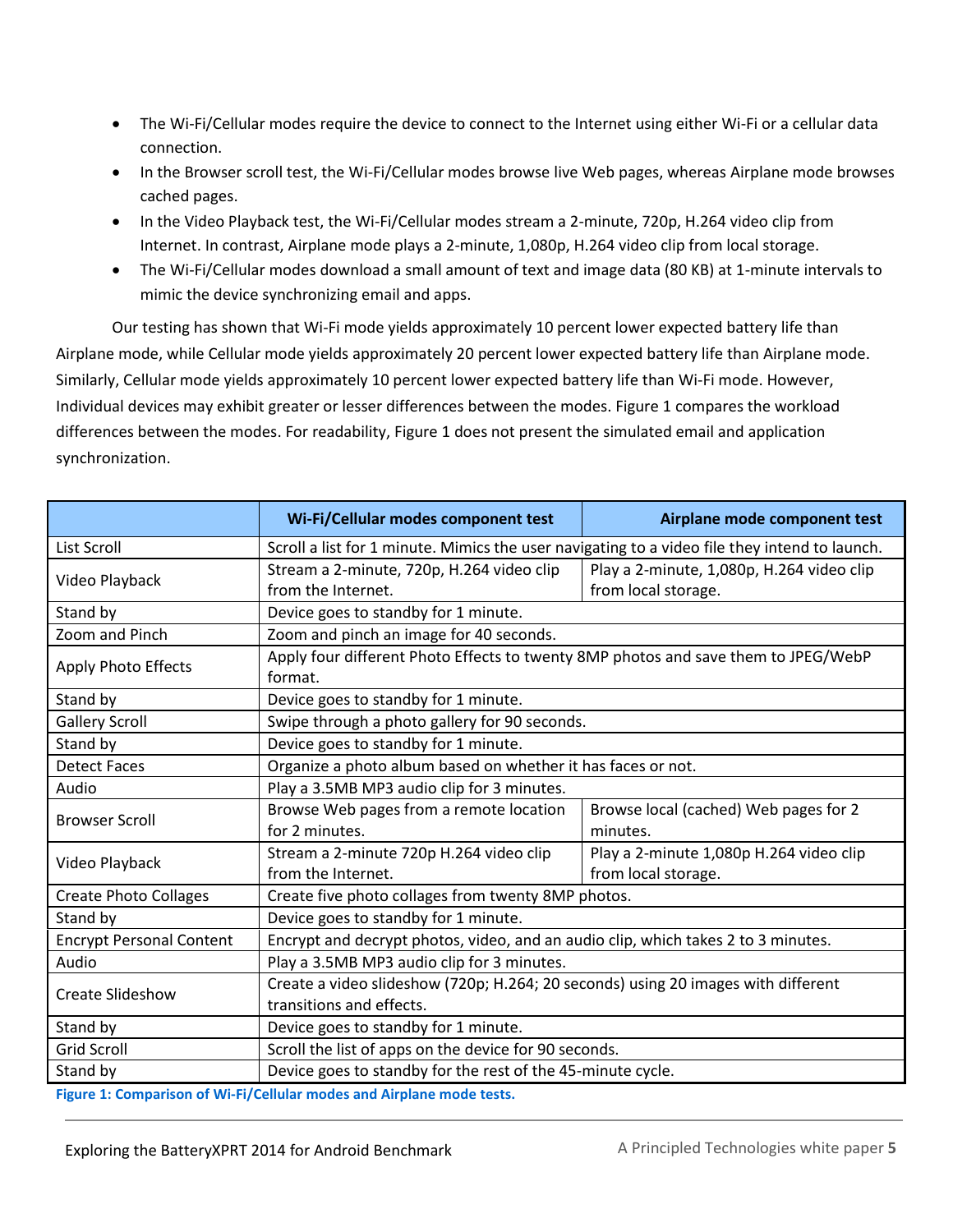### <span id="page-5-0"></span>**SCORING**

BatteryXPRT produces two main scores: an estimated battery life and a performance score. The test reports the expected battery life in hours and qualifies that result with a performance score. The detailed test results include a confidence interval for the result.

The performance qualifier is a simple number based on the speed with which the device completes its work. (The time spent sleeping is not included in the calculation of the performance score.) However, we do not guarantee that the performance qualifier result is comparable to any other benchmark score.

### <span id="page-5-1"></span>**Statistical concepts we use**

This section assumes a basic familiarity with statistics. The BatteryXPRT calculations are straightforward. There are only a few concepts we use that are beyond basic arithmetic. We briefly define those concepts below. A full explanation of these terms is outside the scope of this paper, but the footnotes give links to pages with more information. This section will also explain why BatteryXPRT uses a minimum of seven iterations.

- Confidence interval (CI): The confidence interval is a range of values that corresponds to a given probability of including a sample value. In practice, it is common to state confidence intervals at the 95% confidence level, as we do in BatteryXPRT.<sup>2</sup>
- Degrees of freedom: The number of values in the final calculation of a statistic that are free to vary.<sup>3</sup>
- Interquartile range (IQR): The range of values that are in neither the top quartile nor the bottom quartile. Sometimes called the "middle 50." Note: There are several methods of calculating the IQR. We will show the method BatteryXPRT uses in the calculations below. This method is not the same as the one Excel uses.<sup>4</sup>
- Arithmetic mean: What people typically mean by "average." It is the sum of the values divided by the number of values. In this document, the average is always an arithmetic mean.<sup>5</sup>
- Geometric mean: Another way of calculating an average. It is defined as the  $n<sup>th</sup>$  root of the product of the values. For reasons that are outside the scope of this paper, the geometric mean is better than the arithmetic mean for some of the calculations involved in determining the BatteryXPRT results.<sup>6</sup>
- Outliers: A value that is distant from other values. BatteryXPRT considers any value further than 1.5 times the interquartile range (IQR) from the mean to be an outlier.<sup>7</sup>
- Square root: The number which, when multiplied by itself, gives the value in question.<sup>8</sup>
- Standard deviation: A measure of how dispersed, or spread out, the set of data values is. The lower the standard deviation, the more tightly clustered the data values are.<sup>9</sup>

 $\overline{\phantom{a}}$ 

- <sup>8</sup> [en.wikipedia.org/wiki/Square\\_root](http://en.wikipedia.org/wiki/Square_root)
- <sup>9</sup> en.wikipedia.org/wiki/Standard deviation

<sup>&</sup>lt;sup>2</sup> [en.wikipedia.org/wiki/Confidence\\_interval](http://en.wikipedia.org/wiki/Confidence_interval) Also, the Principled Technologies white paper *WebXPRT 2013 results calculation and [confidence interval](http://principledtechnologies.com/benchmarkxprt/whitepapers/2013/WebXPRT-2013_calculation.pdf)* covers the confidence interval in detail.

<sup>&</sup>lt;sup>3</sup> en.wikipedia.org/wiki/Degrees of freedom (statistics)

<sup>4</sup> [en.wikipedia.org/wiki/Interquartile\\_range](http://en.wikipedia.org/wiki/Interquartile_range)

<sup>5</sup> [en.wikipedia.org/wiki/Mean#Arithmetic\\_mean\\_.28AM.29](http://en.wikipedia.org/wiki/Mean#Arithmetic_mean_.28AM.29)

<sup>&</sup>lt;sup>6</sup> [en.wikipedia.org/wiki/Geometric\\_mean](http://en.wikipedia.org/wiki/Geometric_mean)

<sup>&</sup>lt;sup>7</sup> en. wikipedia.org/wiki/Outlier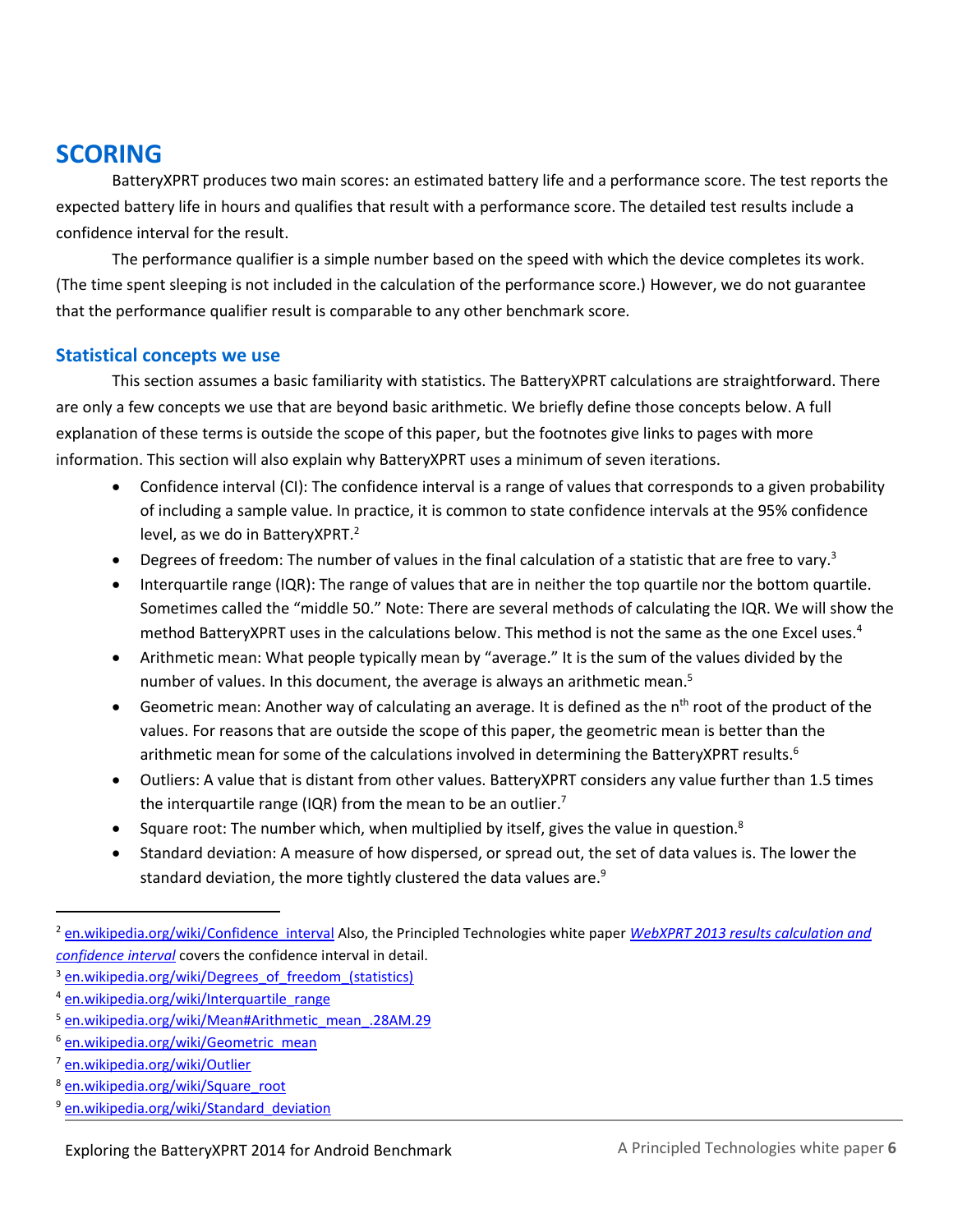t value: A t statistic can be used for testing a hypothesis. If the t statistic you calculate is greater than your proposed cut-off, the hypothesis is false. Conversely, you can use a particular t value to determine the bounds within which the hypothesis is true. That is what BatteryXPRT does when calculating its confidence interval. In this document, the t value is always the two-tailed Student's t value.<sup>10</sup>

With this background, we can now explain why BatteryXPRT uses seven iterations. For the Student's t value, the degrees of freedom is one less than the number of iterations we use to calculate the expected battery life. For the statistics to be valid, we need at least five iterations. To understand why, look at the first 10 values of the two-tailed Student's t value at the 95% confidence level:<sup>11</sup>



**Figure 2: Student's t value for 1 to 10 degrees of freedom.**

In the chart above, the higher the value of the blue line, the less reliable the estimate will be. As you can see, the reliability is very flat above seven degrees of freedom, which is why seven iterations is the default for BatteryXPRT. There is a small but acceptable loss of reliability between four and seven degrees of freedom. However, below four degrees of freedom, the confidence goes down rapidly. As you will see in the detailed calculation below, as the t value goes up, the confidence interval gets wider. At three degrees of freedom or lower, the CI becomes so wide that the confidence in the estimated battery life would be very low.

Excluding the outliers, BatteryXPRT checks to make sure there are at least five iterations in range, ensuring that there are at least four degrees of freedom. If there are not five usable iterations, BatteryXPRT will return an error. Therefore, in a standard seven-iteration run, the number of iterations could be five, six, or seven. That means the degrees of freedom would be, respectively, four, five, or six.

As shown above, the t values go up slowly above four degrees of freedom. Increasing the number of iterations has a minimal effect on the estimated battery life. Therefore, BatteryXPRT does not limit the maximum number of iterations.

 $\overline{\phantom{a}}$ 

<sup>10</sup> [en.wikipedia.org/wiki/Student%27s\\_t-distribution](http://en.wikipedia.org/wiki/Student%27s_t-distribution)

<sup>11</sup> [www.sjsu.edu/faculty/gerstman/StatPrimer/t-table.pdf](http://www.sjsu.edu/faculty/gerstman/StatPrimer/t-table.pdf)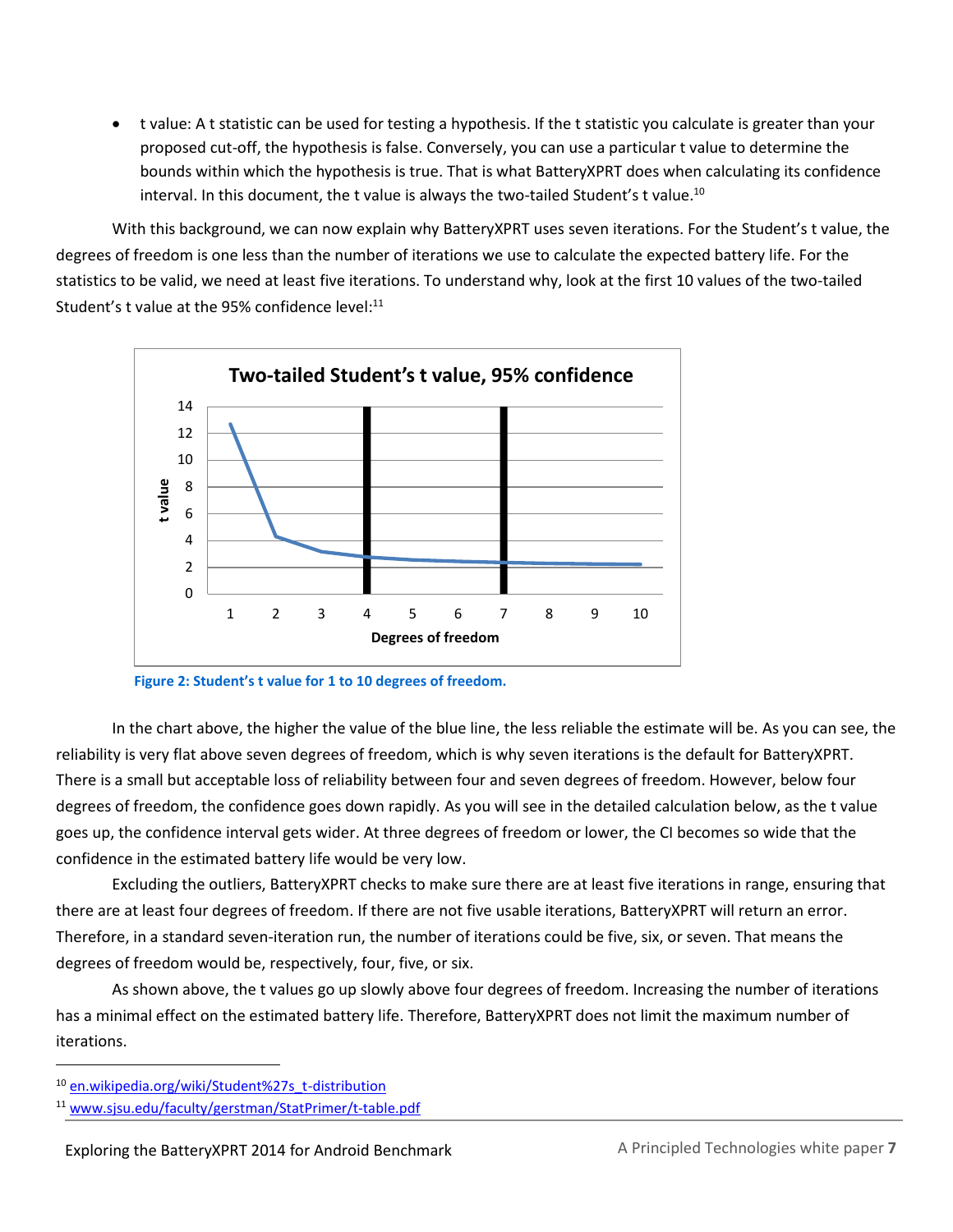#### <span id="page-7-0"></span>**Sample detailed calculation of the expected battery life**

This example uses results from a standard seven-iteration run. A rundown test will typically have more iterations of the workload, but the procedure is the same. Below is an outline and detailed description of the calculation that follows.

- 1. Discard outliers if any exist.
- 2. Average the percentage battery drop for the remaining values.
- 3. Divide the average battery drop into 100 percent to get an expected number of iterations.
- 4. Multiply the expected number of iterations by the length of an iteration to convert to hours. An iteration lasts 45 minutes, or 0.75 hours.
- 5. Compute a confidence interval for the run and convert it to hours.

The test measures the remaining battery capacity at the beginning and end of each iteration. This lets the benchmark determine how much battery capacity each workload iteration uses. The Android API for determining the battery level is limited to two decimal points of precision, so we can always represent the battery drop percentage as a whole number.

| <b>Iteration</b> | <b>Starting battery level (%)</b> | <b>Ending battery level (%)</b> | <b>Battery drop (%)</b> |
|------------------|-----------------------------------|---------------------------------|-------------------------|
|                  | 100                               | 95                              |                         |
|                  | 95                                | 89                              | n                       |
|                  | 89                                | 84                              |                         |
|                  | 84                                | 78                              |                         |
|                  | 78                                | 72                              | n                       |
|                  | 72                                | 66                              |                         |
|                  | 66                                | 60                              |                         |

Figure 3 shows the battery use during the seven iterations of BatteryXPRT for Android.

**Figure 3: Battery use during seven iterations of BatteryXPRT 2014 for Android.**

The calculation of the expected battery life proceeds as follows:

- 1. Determine the outliers. An outlier is anything further than 1.5 times the interquartile range (IQR) from the mean. Any outliers would be not be used in the calculations from step 2 onward.
	- a. Sorting the drops in battery capacity from the table above, we get 5, 5, 6, 6, 6, 6, and 6.
	- b. There are several methods of determining the quartile. BatteryXPRT for Android uses the median of the lower half for the first quartile, and the median of the upper half for the third quartile. The lower half comprises {5, 5, 6}, so the median is 5. The upper half comprises {6, 6, 6}, so the median is 6. Note that this is not the method Excel uses, and may give different results than the Excel quartile functions.
	- c. Subtract the lower quartile from the upper quartile,  $6 5 = 1$ . Multiplying the difference of 1 by 1.5, we get 1.5.
	- d. The lower bound is  $5 1.5 = 3.5$ . The upper bound is  $6 + 1.5 = 7.5$ .
	- e. Because all values in the set are between 3.5 and 7.5, there are no outliers in this test.
- 2. Find the average drop in capacity. That is  $(5 + 6 + 5 + 6 + 6 + 6) / 7 \approx 5.71\%$ .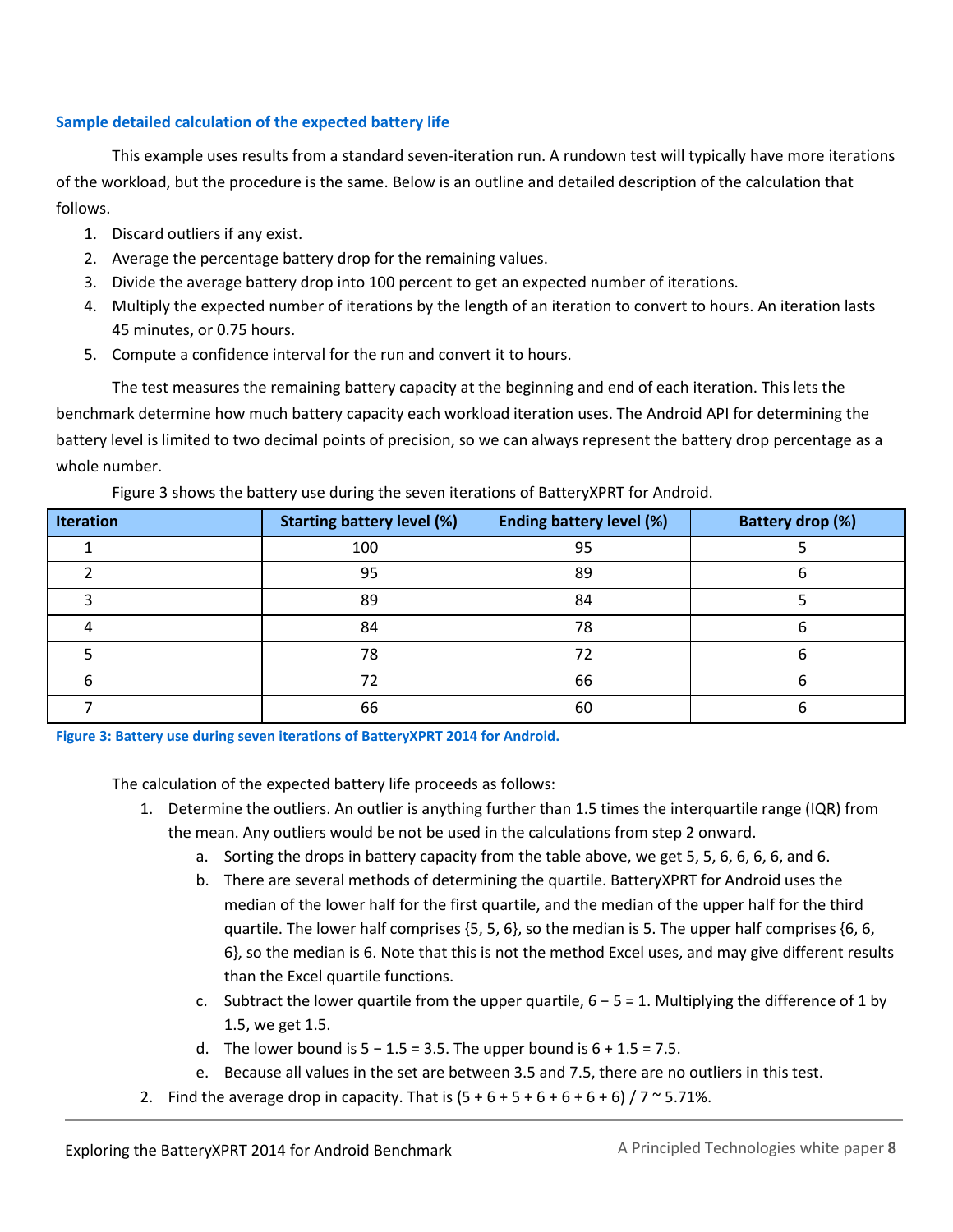- 3. Dividing 100% by the average drop (~5.71%), we get the estimate that the device should be able to complete approximately 17.50 iterations of the workload.
- 4. As explained above, each iteration lasts 45 minutes, or 0.75 hours. Multiplying 17.50 iterations by 0.75 hours, we get approximately 13.13 hours, or about 13 hours and 8 minutes.

The calculation of the confidence interval for the expected battery life proceeds as follows:

- 1. Calculate the standard deviation of the data. In this case, the standard deviation is 0.452.
- 2. The t value for 95% confidence for a two-tailed data set with seven values, or six degrees of freedom, is 2.447.
- 3. The formula for the confidence interval is t \* Stdev / sqrt (sample set size). Using the values for our data, we get 2.447  $*$  .452 / (sqrt (7)) = 0.42.
- 4. The confidence interval of 0.42 is for the percent loss in battery capacity per iteration. To convert this to variation in hours, we use this formula: Variation in Hrs. = 100 \* Iteration duration in Hrs. \* CI / SQR (Average drop per iteration). Using the values from our sample gives  $100 * 0.75 * 0.42 / (5.7 * 5.7) = 0.96$ hours, which rounds to 58 minutes. The results page presents the confidence interval as a percentage, so 58 minutes variation equals 7.4 percent of the estimated runtime of 13 hours and 8 minutes.

Therefore, the result is 13 hours and 8 minutes with a confidence interval of +/- 7.4 percent.

### <span id="page-8-0"></span>**Example calculation of the performance score**

As explained in *Statistical concepts we use*, BatteryXPRT will always have at least five valid iterations if it returns a result. BatteryXPRT will calculate a performance score for each iteration. The final performance score will be the median of the per-iteration performance scores.

BatteryXPRT derives the per-iteration performance scores from the timings of the individual workloads. You will find those timings in the batteryxprt results.xml file for each iteration. It is important to note that the timings in the batteryxprt\_results.xml file will be less than the timings you would get by subtracting the end time from the start time in the detailed results. That is because the use cases contain some idle time and fixed-rate work, in order to better mimic real-world behavior. The time spent resting or working at a fixed rate is not included in the performance calculations.

Like the other BenchmarkXPRT benchmarks, BatteryXPRT uses a calibration system. The calibration system for BatteryXPRT is the Motorola Droid Razr M<sup>12</sup>, and you will find timings for the calibration system in the calibration.xml file.

The performance score is the geometric mean of the ratios of the timings from the calibration system divided by the timings of the test system. We then multiply the geometric mean by 500.

| <b>Component test</b>        | <b>Timings (from</b><br>batteryxprt_results.xml) | <b>Calibration values (from</b><br>calibration.xml) | <b>Ratios</b> |
|------------------------------|--------------------------------------------------|-----------------------------------------------------|---------------|
| Apply Photo Effects          | 37.96                                            | 66.00                                               | 1.74          |
| <b>Create Photo Collages</b> | 13.04                                            | 36.64                                               | 2.81          |
| Create Slideshow             | 28.00                                            | 50.00                                               | 1.79          |

Figure 4 shows the timings for an iteration from a BatteryXPRT test.

<sup>12</sup> The specs are available at [www.gsmarena.com/motorola\\_droid\\_razr\\_m-4973.php.](http://www.gsmarena.com/motorola_droid_razr_m-4973.php)

Exploring the BatteryXPRT 2014 for Android Benchmark A Principled Technologies white paper 9

l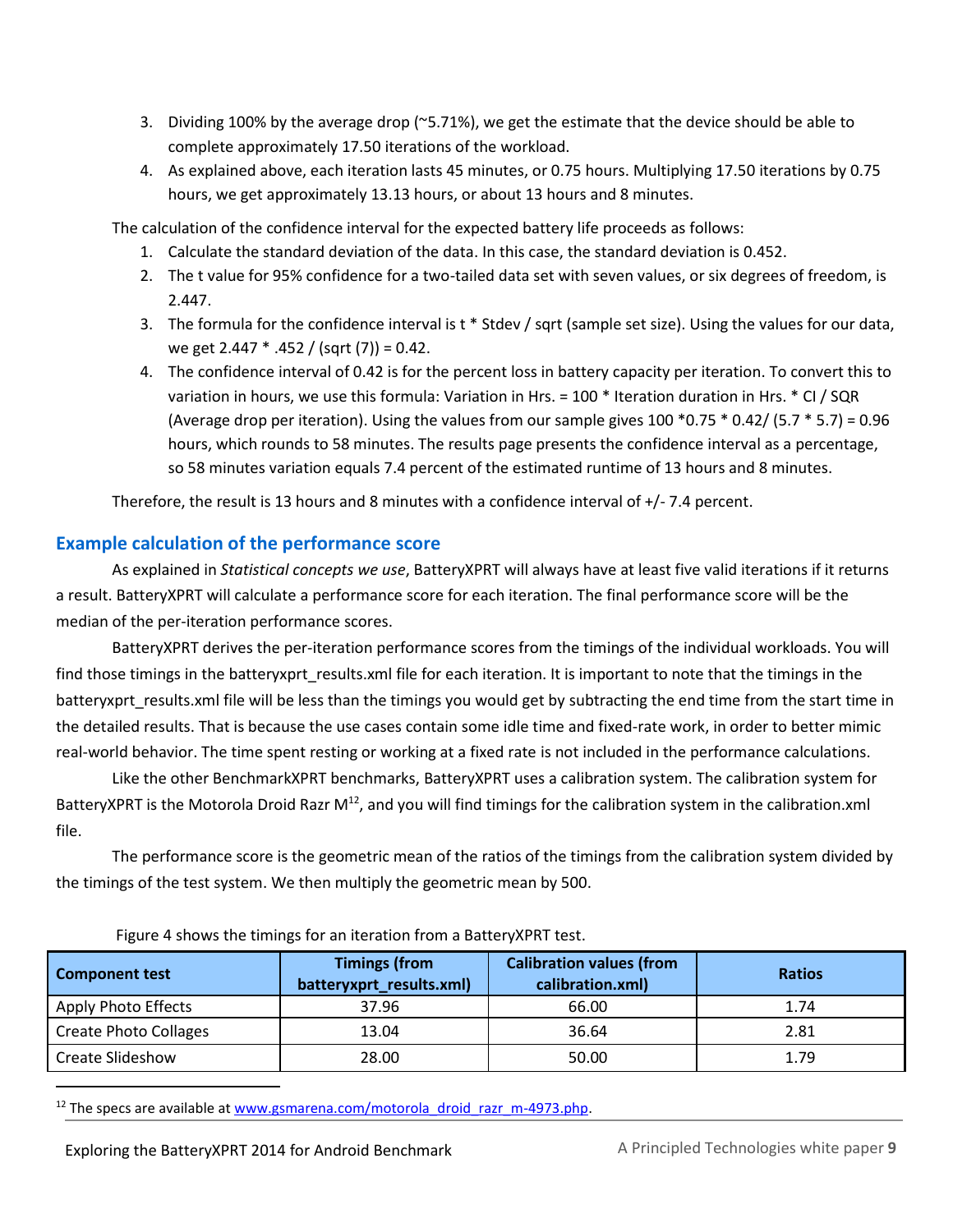| Detect Faces to Organize<br>Photos | 7.98  | 14.22 | 1.78 |
|------------------------------------|-------|-------|------|
| <b>Encrypt Personal Content</b>    | 62.87 | 168   | 2.67 |

**Figure 4: The timings for an iteration from a BatteryXPRT test.**

The geometric mean of 1.74, 2.81, 1.79, 1.78, and 2.67 is slightly less than 2.11. The geometric mean multiplied by 500 is approximately 1,053, which is the performance score for this iteration.

# <span id="page-9-0"></span>**AFTER RUNNING THE BENCHMARK**

#### <span id="page-9-1"></span>**Comparing results to the database**

You can view results for BatteryXPRT 2014 for Androi[d here.](http://principledtechnologies.com/benchmarkxprt/batteryxprt/2014/results) To find detailed information on any set of scores, click the link under the Source column.

**Important note:** Never compare results from one mode to results from a different mode. As explained in the section Differences between Airplane mode and the Wi-Fi/Cellular modes, the three modes may return different results because your device will use different amounts of power depending on whether it is accessing the Internet, and whether the Wi-Fi is enabled.

#### <span id="page-9-2"></span>**Submitting results**

BatteryXPRT 2014 for Android allows you to submit results to Principled Technologies. Simply click the Submit Result button on the result screen. Fill in a contact name and e-mail address. The address and comment fields are optional. Then, all you have to do is click submit.

| 吸回の自     | $\widehat{\mathbb{Z}}$ at $\mathbb{S}^{0\%}$ 5:59 PM<br><b>XPRT</b> BatteryXPRT 2014   Submit Results |
|----------|-------------------------------------------------------------------------------------------------------|
|          |                                                                                                       |
|          |                                                                                                       |
| Name     |                                                                                                       |
| Email    |                                                                                                       |
| Address  |                                                                                                       |
| Comments |                                                                                                       |
|          |                                                                                                       |
|          |                                                                                                       |
|          |                                                                                                       |
|          | <b>Submit</b>                                                                                         |

### <span id="page-9-3"></span>**ABOUT THE BENCHMARKXPRT BENCHMARKS**

The BenchmarkXPRT tools are a set of apps that help you test how well devices do the kinds of things you do every day. In addition to BatteryXPRT 2014 for Android, the BenchmarkXPRT suite currently comprises the following tools:

- MobileXPRT, an app to test the responsiveness of Android devices
- TouchXPRT, an app to test the responsiveness of Windows 8 and Windows RT devices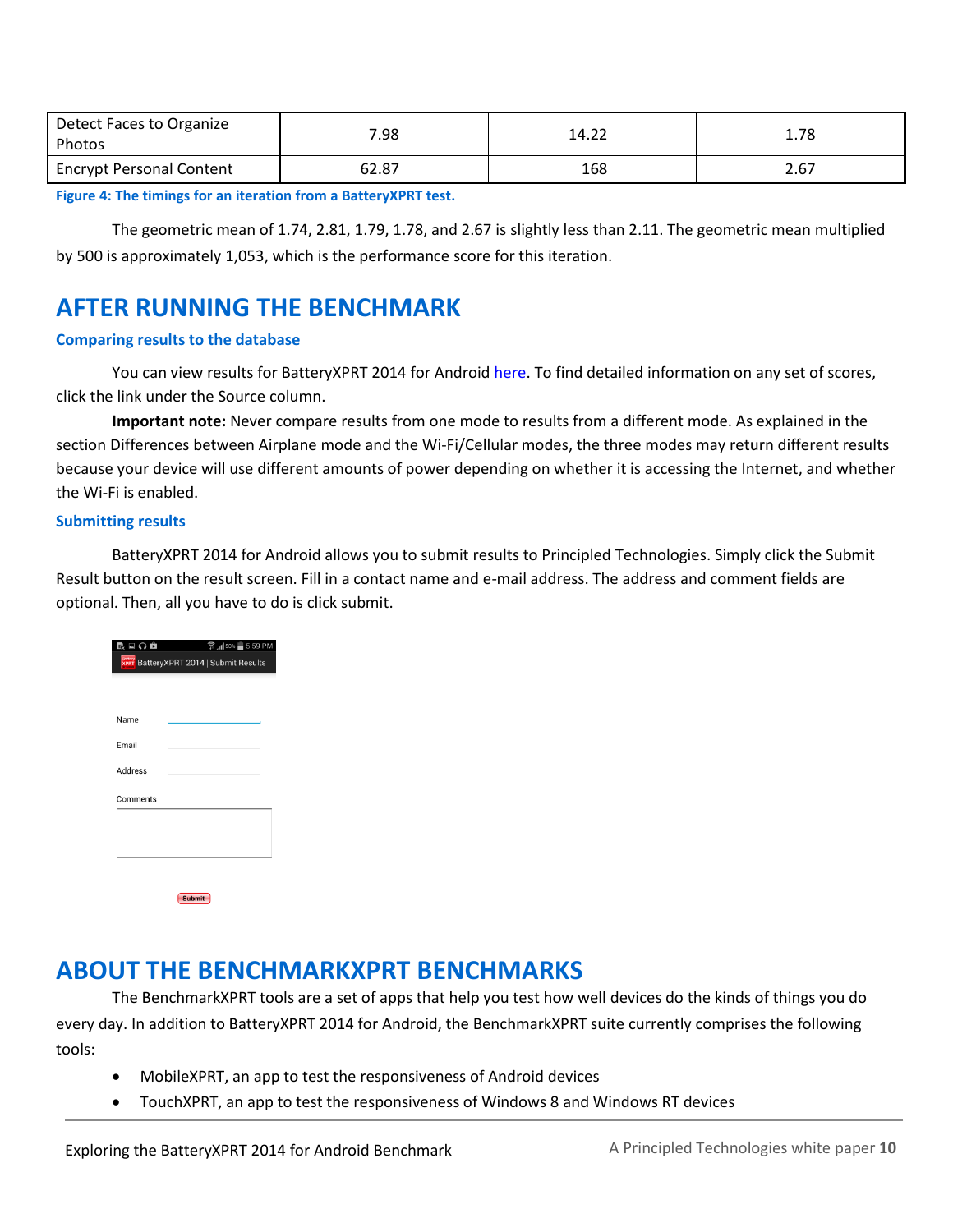- WebXPRT, an online tool to test the Web browsing capabilities of any device with Internet access
- HDXPRT, a program that uses commercial applications to test the capabilities and responsiveness of PCs

We designed the apps to test a wide range of devices on a level playing field. When you look at results from XPRTs, you get unbiased, fair product comparison information.

#### <span id="page-10-0"></span>**The community model**

We built BenchmarkXPRT around a unique community model. Community membership is open to anyone, and there are many different ways to participate.

Members of the BenchmarkXPRT Development Community are involved in every step of the process. They give input on the design of upcoming benchmarks, contribute source code, and help test the benchmarks. Community members have access to the source code and access to early releases of the benchmarks in the form of community previews.

The community helps us avoid the ivory tower syndrome. Diversity of input during the design process makes the tests more representative of real world activity. Giving community members access to the source code both improves the implementation of the benchmark and increases confidence in the code.

The community model differs from the open source model primarily by controlling derivative works. It is important that the BenchmarkXPRT benchmarks return consistent results. If the testing community calls different derivative works by the same name, the result would be that the test results would not be comparable. That would limit, if not destroy, the tools' effectiveness.

### <span id="page-10-1"></span>**Where can I get more information?**

Visit us at [BatteryXPRT.com](http://www.batteryxprt.com/) or follow us on [Twitter](https://twitter.com/benchmarkxprt) and [Facebook.](http://www.facebook.com/BenchmarkXPRT) We announce breaking news on the [BenchmarkXPRT blog](http://principledtechnologies.com/benchmarkxprt/blog/) (available to everyone) and the [BenchmarkXPRT forums](http://www.principledtechnologies.com/hdxprt/forum/forum.php) (available to members only). If you cannot find the answer to your question, or if you need help with BatteryXPRT, send an email to our team at [BenchmarkXPRTsupport@principledtechnologies.com.](mailto:BenchmarkXPRTsupport@principledtechnologies.com)

### <span id="page-10-2"></span>**WHAT IS THE BENCHMARKXPRT DEVELOPMENT COMMUNITY?**

The BenchmarkXPRT Development Community is a forum where registered members can contribute to the process of creating and improving benchmarks, including BatteryXPRT. If you are not currently a community member, we encourage you to join! (Yes, that means you – our community is open to everyone, from software developers to interested consumers.) Not only will you get early releases of future versions of BatteryXPRT, but you will also be able to download the source code (available to members only) and influence the future of the app[. Register](http://www.principledtechnologies.com/hdxprt/forum/register.php) now, or for more information, see th[e BenchmarkXPRT FAQ.](http://www.principledtechnologies.com/benchmarkxprt/faq)

### <span id="page-10-3"></span>**CONCLUSION**

We hope this paper has answered any questions you may have about BatteryXPRT for Android. If you have any other questions, or if you have suggestions on ways to improve the benchmark, please post them on the community forum or e-mail us a[t BenchmarkXPRTsupport@principledtechnologies.com.](mailto:benchmarkxprtsupport@principledtechnologies.com) For more information, visit us at [BenchmarkXPRT.com](http://www.benchmarkxprt.com/) and [BatteryXPRT.com.](http://www.batteryxprt.com/)